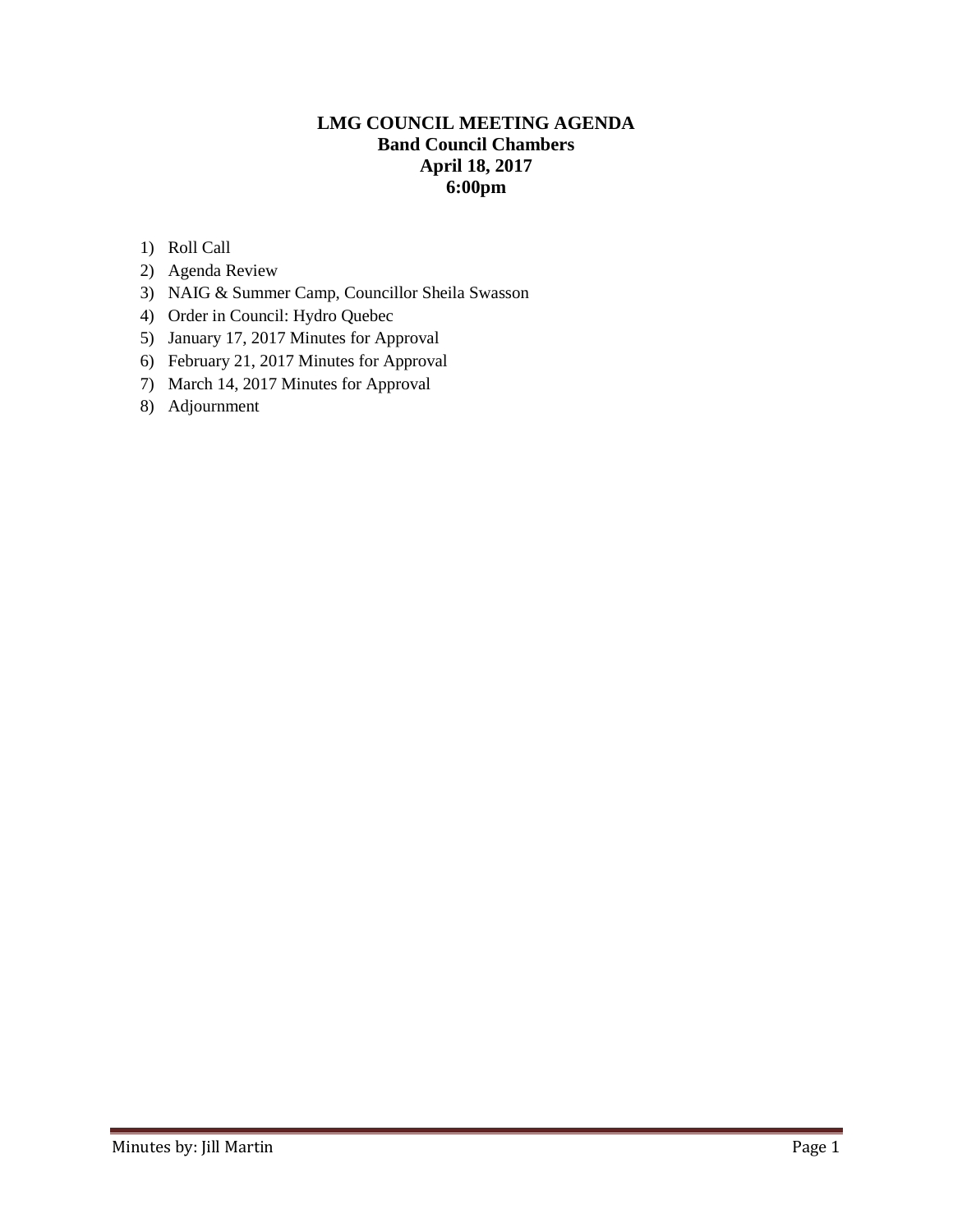# **1. Roll Call**

# **LMG COUNCIL ATTENDEES:**

Chief Darcy Gray Councillor Sheila Swasson Councillor Chris Wysote Councillor Annette Barnaby Councillor Sky Metallic Councillor Wendell Metallic Councillor Lorna Sook Councillor Gordon Isaac Councillor Calvin Barnaby Councillor Dr. Cathy Martin Councillor John Murvin Vicaire Councillor Kevin Methot

# **Absent:**

 Councillor Lloyd Alcon (notified) Councillor Dr. Cathy Martin (stuck in traffic, Montreal)

# **2. Adoption of the Agenda**

A motion was made to accept the agenda.

 Moved: Councillor Sheila Swasson Second: Councillor Annette Barnaby Passed: Passed

# **3. NAIG & Summer Camp, Councillor Sheila Swasson**

NAIG athletes and parents presented to council their needs for additional funds for travel and registration. With a mutual agreement between NAIG and parent volunteers, Chief and Council contributed \$15,000, for registration fees and upcoming travel fees to Listuguj Athletes. The team are expected to fundraise up to the NAIG dates and also provide Chief and Council a detailed budget.